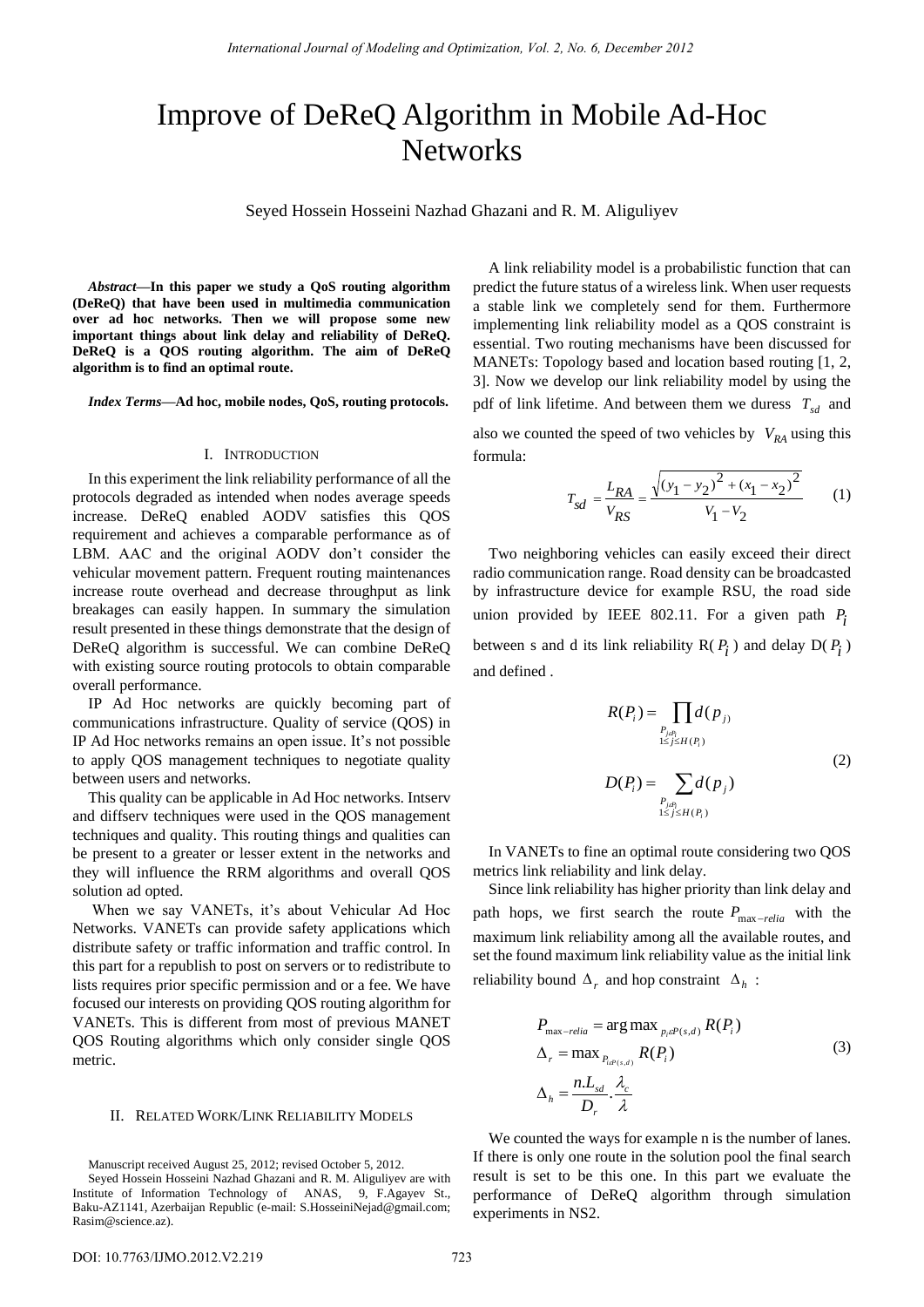Freeway model is a newly proposed model in which all the nodal velocities are dependent on its previous velocities with respect to time. Vehicle average speed is set between 0 to 60 m/s in each scenario. The simulation has been running for 200 s. In our simulation six keys performance metrics are evaluated.

In this subject outlines some of the difficulties and very different faced in providing QOS in an IP.

We know QOS management is concerned with interaction with users in the form of service level. In a mobile network as well as being concerned with throughput delay, call completion and other standard QOS requirements. QOS enforcement is in many ways another instrument of policy management where the adapted enforcement techniques should best confirm.

QOS techniques are directly coupled with management the available reason in a network specially in Ad Hoc Networks. In this part, paths and channels in fixed networks and radio channels and other things frequently in mobile networks call control protocols in Ad Hoc Networks and QOS are used to derive resource request that is used by the algorithms specially admission control. This radio is one of another management of resource with additional requirements for mobile & wireless networks.

RRM can be divided into a set of co-operative algorithms. Different and difficult managements can be used with the aim of providing of all of algorithms. The introduction of new types of data services, the potential of new wireless network.

Working of QOS management architectures in Ad Hoc IP network is impractical [4]. Neighboring nodes can access the channel and transmit data using standard IEEE802.11 mechanisms without consideration of the QOS requirement of surrounding nodes [5].

One solution to this is for each node to periodically broadcast is required reservation which are then respected by all surrounding nodes and not only the nodes through which the IP flow is routed. DiffServ can be used in IP ad-hoc networks. Application of policy across an entire network may result in improved QOS for some service types.

The main function of radio resource management at this level is to allocate and control radio resource amongst the different users. This provides a platform for providing a network path for the transport of massages to the terminal. Different levels of signaling can be used in implementing RRM from intensive ATM like signaling to none.

User and service mobility is supported through hand over control in RRM. Rather than directly applying existing IP QOS enforcement to Ad Hoc Networks its first necessary to characterize Ad Hoc Networks . Mobility, aggregation, channel type, flow state and routing are properties that are common to some degree in all Ad Hoc Networks. Implications are all load and way balancing and be suitable and admission control.

The tradeoff is in the load balancing and or scheduling it can be easier to manage a small number of aggregate flows, as opposed to a large number of individual flows. Aggregation can also affect admission control and mobility – individual flows may still need to be admitted to an aggregate set.

If a system utilizes state information some mechanism must exist to set it up and maintain that information. Likewise load balancing may occur by traffic type or packet type without regard to individual flow state. System such as GPRS or UMTS adapts a hybrid approach with some channels reserved for simplex or duplex communication for single node. This separation can be based on the DiffServ field in IP packet. RRM must be adaptive and robust to bath internal & external dynamics. The traffic mix consists of mobile hosts sending high end to end voice or and video and hosts starting best effort greedy TCP connections. Video traffic is generated using a 65 kbps constant rate source. Simulations were performed using the ns-2 network with the wireless. During simulation the channel load is increased by adding a new voice, video and TCP session periodically every five seconds.

It can be observed that the delay increases for all service types but the delay separation is efficiently maintained from low load up until the channel is saturated. It can be observed that even at the saturation point the TCP traffic isn't completely starved. Admission control algorithms determine whether the channel can support a new traffic stream or not and admit or reject a new session. This is true even if cell areas execute the same algorithms a globally stable state can be maintained admission is granted if algorithms at the receiving and sending nodes admit the new request.

The average session length was 30 s. Admission control was applied to delay sensitive voice session. This new vision of RRM is of utmost relevance in Ad Hoc Networks where traditional centralized approached to RRM are not possible.

### III. CONCLUSION

At last we rout systems in some dynamics. We develop all of algorithms, specially QOS algorithm and DeReQ and also we learned about simulation between the QOS and DeReQ. We explained RRM and part of the end to end of it. Finally we approach to center of RRM.

#### **REFERENCES**

- [1] Z. Niu, W. Yao, Q. Ni, and Y. Song, "DeReq: A QoS routing algorithm for multimedia communications in vehicular ad hoc networks," in *Proc. of the International Conference on Wireless Communications and Mobile Computing*, ACM, New York, USA, 2007, pp. 393–398.
- [2] C. J. Huang, Y. T. Chuang, Y. J. Chen, D. X. Yang, I. F. Chen, "QoS-aware roadside base station assisted routing in vehicular networks," *The Engineering Applications of Artificial Intelligence*, NY, USA, Dec. 2009, pp. 1292-1301.
- [3] Z. M. Mo, H. Zhu, K. Makki, N. Pissinou, "MU RU: A multi -hop routing protocol for urban vehicular ad-hoc networks," in *Proc. of Mobile and Ubiquitous Systems: Networking & Services*, 2006 3 IEEE Annual International Conference, Jul 2006, pp. 18.
- [4] C. K .Toh, "Associativity-based routing for ad hoc mobile networks," *Wireless Personal Communications Journal, Special Issue on Mobile Networking and Computing Systems*, vol. 4, no. 2, pp. 103–139, 1997.
- [5] Z. Y. N. , W. B. Y. , Q. N. , and Y. H. S., "Study on QoS Support in 802.1le-based Multi-hop Vehicular Wireless Ad Ho c Ne t works," in *Proc. IEEE International Conference on Networking*, Sensing and Control, London, April 2007, pp. 705-711.